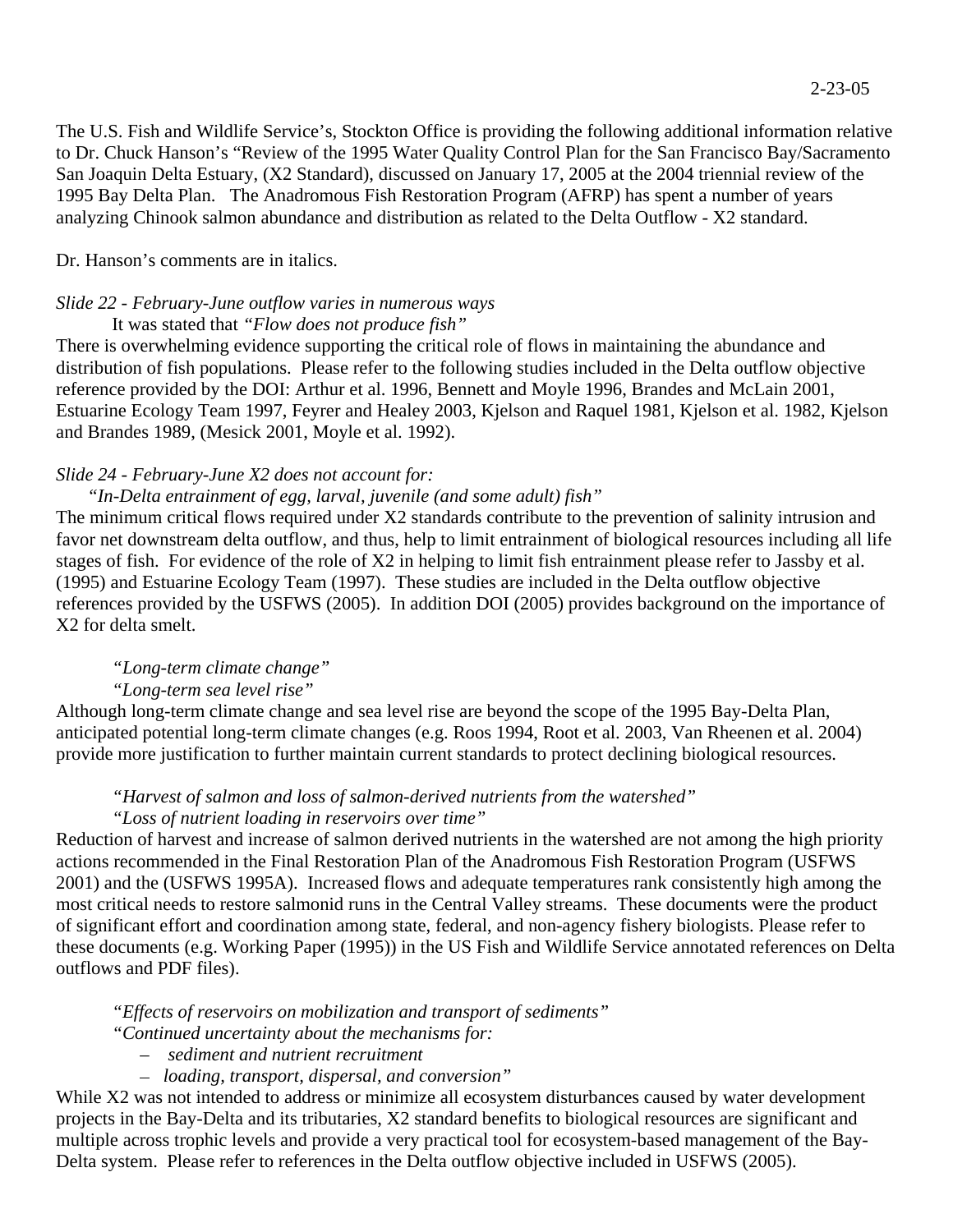# *Slide 25 - February-June X2 does not account for:*

*"Releases to meet X2 may flood upstream spawning gravels and dewater redds when releases are reduced"* The conflict between water needs of upstream fishery resources and Delta fishery resources is not the direct result of X2 standards to protect Delta biological resources. X2 standards only provide a minimum protection for declining delta fishery resources and should not be further undermined to compensate for excessive upstream water diversions and exports. Please refer to USFWS (2005) and corresponding PDF files under exports limit objectives, delta outflow objectives, Vernalis and Rio Vista flow objectives.

## *Slide 26 - Options for modifying the X2 releases*

*"Vary releases to vary the position of X2 in Suisun Bay* 

- *hydrologic conditions*
- *biological conditions*
- *alternative priorities for resource allocation"*
- *"Vary the timing of releases to enhance productivity and/or phytoplankton transport"*

 *"Allow for changes in the timing and flow rate used to meet the Port Chicago X2"* 

X2 standards provide a highly necessary minimum protection to declining Delta biological resources by maintaining a limited low salinity mixing zone in the Delta. Effective protection of this critical low salinity mixing zone and conservation of Delta resources will be further undermined by moving the position of X2 further upstream. From USFWS (2001), Supplemental action requiring water**,** 8), the request was for **"**Increase the level of protection targeted by the May and June X2 requirements to a 1962 level of development". While there may be no direct relationship between the abundance of Chinook salmon and X2, there is a relationship between their survival through the Delta and outflow, where a positive relationship to outflow (increased flows) means a negative relationship to X2 (X2 further downstream) (Estuarine Ecology Team. 1997. P. 22-23). Kimmerer (2002) wrote that "The centerpiece of current flow management is the X2 standard, using salinity to maintain flow with the goal of broad ecosystem protection. Originally suggested by Williams (1989), the standard as implemented requires salinity at a control point at 81 km not to exceed 2 psu continuously, and at two control points (64 and 75 km) not to exceed 2 psu for a set number of days during January–June each year. The number of days when salinity must be less than or equal to 2 psu at each control point is determined using a sliding scale that depends on precipitation in the watershed and the amount of water stored in the reservoirs. Water for the environment is allocated on the same basis by which the federal and state water managers meet contractual obligations to supply water for human use. The actual standard incorporates operational flexibility to account for the lag between changes in flow and response of the salt field." Please refer to USFWS (2005) in relation to Delta outflow and Rio Vista flow objectives.

#### *Slide 28 - Possible adaptive management strategies*

*"Flexibility in the timing of compliance* 

# – *There is no apparent benefit to compliance tied directly to the triggering date of the Roe Island/Port Chicago Standard"*

There is clear evidence supporting the triggering date of this standard. This standard was adopted to ensure that the requirement addressed only flood events and was intended to protect ecological values of declining flood flows from future developments in water infrastructure. The descending limb of the flood hydrograph, the target aspect of the Port Chicago requirement, is thought to be important for outmigrating species. Similarly, variability in estuarine conditions is thought to be important for estuarine species. Timing and magnitude of flow standards for Chinook salmon and threatened steelhead are critical in terms of downstream migration and survival of juvenile salmonids. Positive relationships between juvenile salmon survival and delta outflows are very well documented in several studies and support the benefit of the Port Chicago standard. Please refer to USFWS (2005) and corresponding PDF files for Delta outflow and Rio Vista and Vernalis flow objectives.